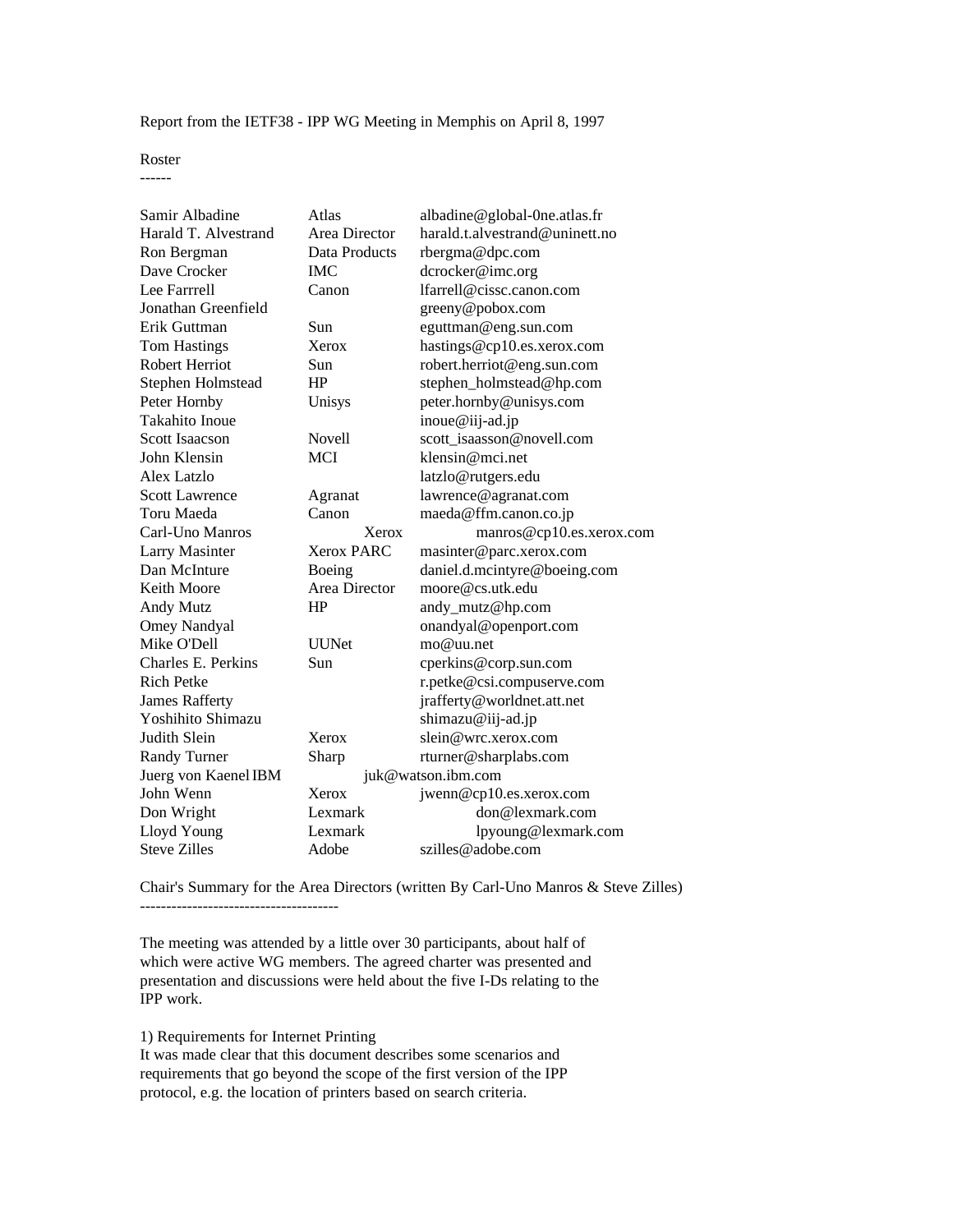## 2) IPP Model & Semantics

It was explaned that this document is the key document for IPP and will contain all the semantics related to objects, attributes, operations, and transfer neutral syntax. It was made clear that this will require further work before it is complete and consistent. A number of issues are still outstanding.

#### 3) IPP Directory schema

It was explanained that this is mainly a subset of attributes from the modeling document suitable for inclusion in a directory, and is intended to be neutral to the chosen directory implementation.

### 4) IPP Protocol

Most of the discussion was around this proposal, which outlines two different mappings of the model to a transport, one which is browser oriented and one which is a more direct mapping onto transport. Two levels were described, one at which model data gets packaged into some form of MIME (either form-data or a new application/ipp format) and one where these MIME types get transferred using either HTTP 1.1 or a "to be defined" subset thereof. Suggestions from the audience included selecting only one mapping, or to make the browser mapping an extra layer on top of the other mapping. Work will be intensified on this subject, supported by active prototyping.

#### 5) IPP Security

The security document at this stage describes scenarios and requirements for generic security services. Some suggestions were given about Internet security protocols that potentially could meet the requirements.

#### Meeting Minutes

---------------

Internet Printing Protocol Working Group at the 38th IETF

These minutes were recorded by Don Wright.

The meeting was called to order by Carl-Uno Manros at 9:03 AM CST on April 8th at the Peabody Hotel in Memphis, Tennessee.

Planned agenda:

- 1) Introduction of WG Charter and Internet-drafts
- 2) Protocol
- 3) Security
- 4) Requirements
- 5) Model and Semantics

### CHARTER:

Carl-Uno reviewed the WG charter including the lists of:

- Advisor, Chairs, Editors
- Current Drafts

The goals and background information of the charter were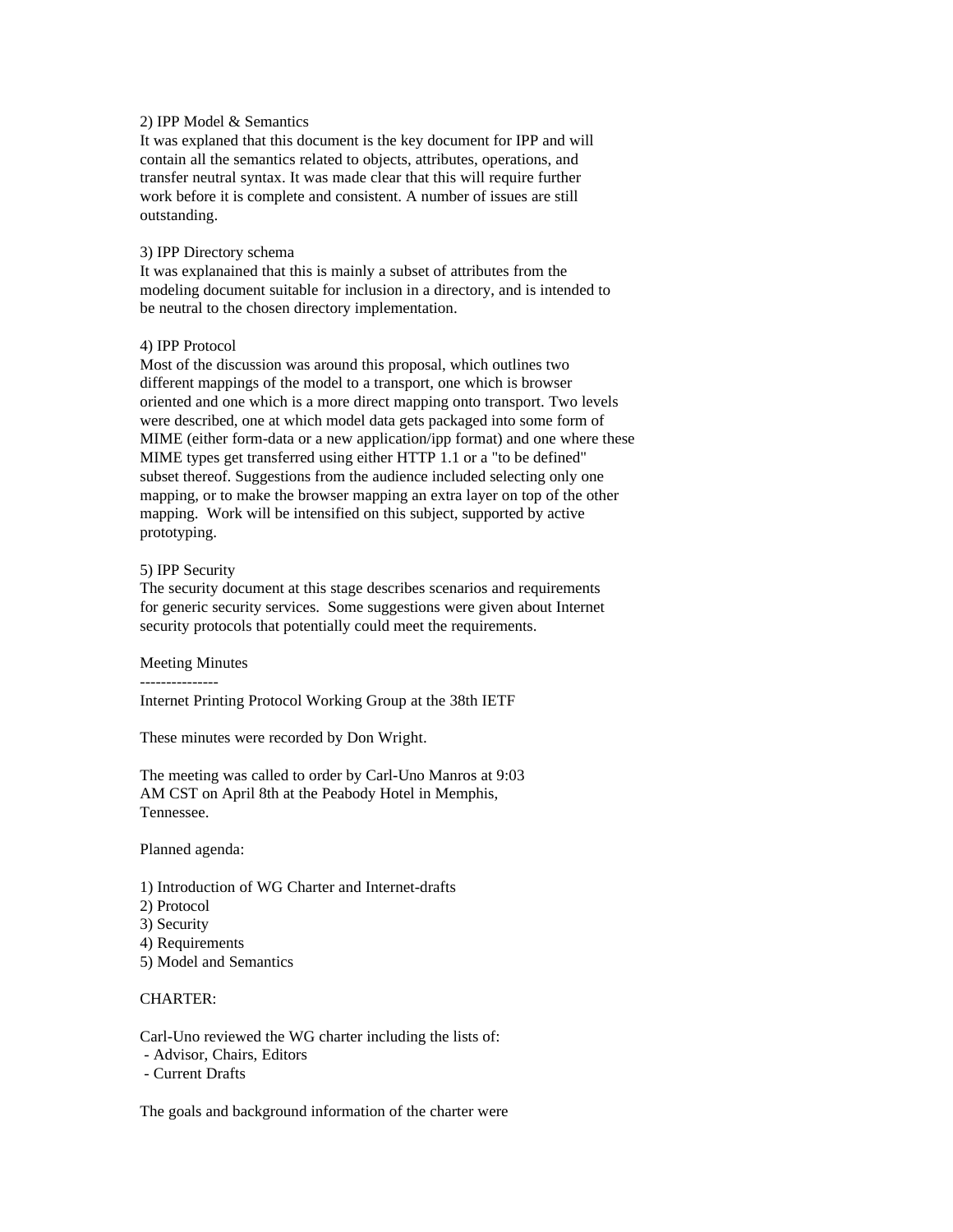then reviewed. (Carl-Uno's charts will be available as a part of the proceedings). A question was asked as to what directory methods would be used. The current plan is to define the directory schema so as to be directory neutral and to be optional. Since the original IPP BOF at the last IETF meeting, significant security requirements have been added to the charter. A question was raised as to how the directory information would keep up to date when used in a cached environment. Since IPP is not defining the directory access method only the schema, IPP will not be addressing the area of caching of directory information. Many people felt that the directory work should be a milestone after the protocol is done; however there were others concerned that while the actual document could be done later, it needed to be considered while working on the model. The WG will produce recommendations for inter-operation between IPP clients/servers and LPD clients/servers.

### Charter Milestones:

March 97: Internet Drafts: requirements, model, protocol, and directory schema

- May 97: Several implemented prototypes
- August: Requirements I-D to IESG as informational RFC Mapping IPP/LPR mapping as informational RFC Other documents submitted as RFCs for Proposed Standards

Contact Information:

Discussion list is: ipp@pwg.org. To subscribe: ipp-request@pwg.org Archive is: ftp://ftp.pwg.org/pub/pwg/ipp Web Server is: http://www.pwg.org/ipp/

A long discussion on what should be covered within the directory schema. One of the major potential problems identified was how to include access control as a part of the information available through the directory. The scope of IPP at this time does not cover administrative functions like job accounting.

#### PROTOCOL:

Steve Zilles presented an outline of the general direction the group is going in the area of "protocol." (Steve's charts will be a part of the proceedings.) A concern was raised that if multiple, alternative ways are defined to do something, we will fail. This comment was directed at the current direction to perhaps support Application/IPP and Multipart/FormData as well as support both HTPP/1.1 and some new IPP TBD. The current protocol issues Steve identified are:

1) Status inquiries during data transmission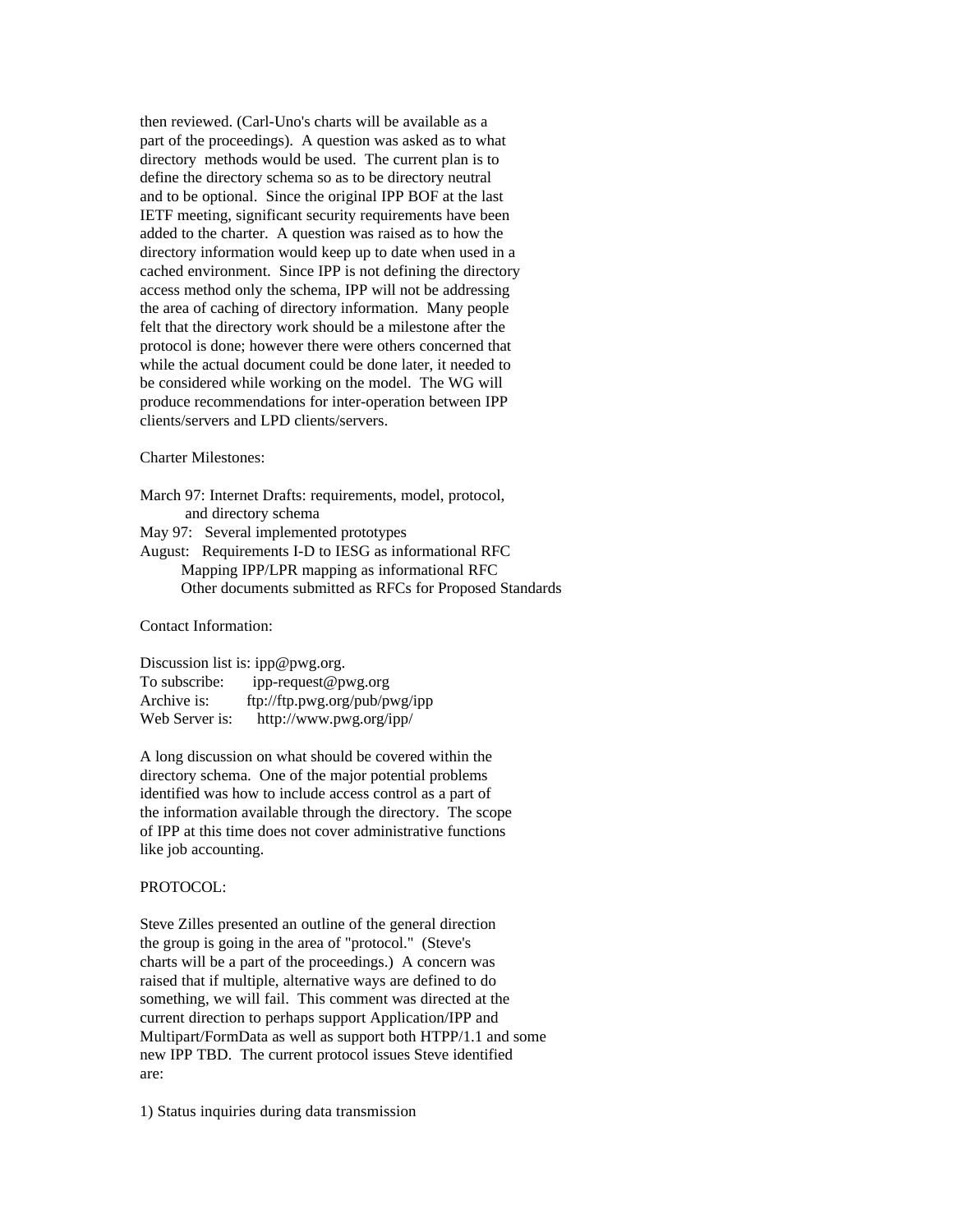- posting all the data at once

--- versus---

- create job, send data
- 2) What must the server implement?
- full HTTP/1.1
- IPP subset of HTTP/1.1 (non-caching, origin server)
- TBD protocol

### Questions:

- Can we really subset HTTP/1.1?
- Work level difference between creating a new protocol versus subsetting?
- Harald Alvestrand. presented a concept of layering and a HTTP/HTML presentation of data to be send via or received from an IPP protocol.

Interoperability issues with potentially two protocols and syntaxes are:

- 1) One protocol, two syntaxes
- server must implement both
- 2) Two separate protocol
- formdata over HTTP
- application/ipp over tbd
- server may implement either
- 3) Does the request format determine the response format?
- 4) How are the operations coded?
- in the formatted data
- in the protocol header
- in the URL that is the target.

## SECURITY:

Carl-Uno presented the work being done on security for IPP. (These charts will be available in the proceedings.) The type of attacks that could be deployed against IPP were described including masquerading, eavesdropping, tampering, replaying, denial of service, document malicious content code (embedded programs in the print job), liability and provability of service. All these were mapped against security services like client authentication, server authentication, data confidentiality, data integrity, nonrepudiation and timestamping/nonces. There were some areas of the chart that need to be updated with additional "yes"es. "Signing" was identified as something that has been very useful as a combination of authentication and integrity.

The group has looked at a number of security services being investigated including HTTP/1.1 (Digest Authentication -- RFC 2069), SSL(V2), SSL(V3) and LDAP. Additional security service suggested to be examined include sHTTP, SMIME and PGP.